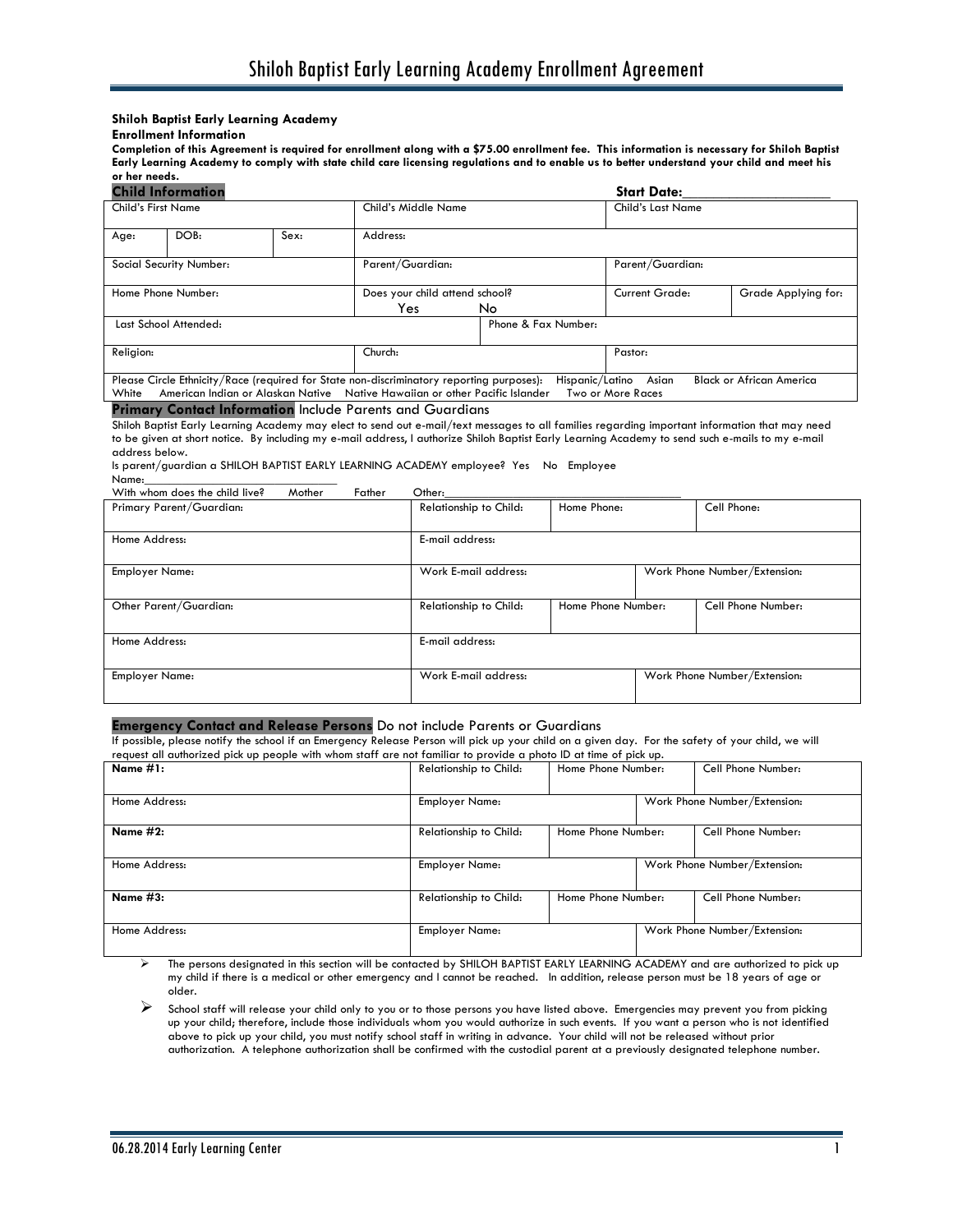# Shiloh Baptist Early Learning Academy Enrollment Agreement

|                                   | Weight:                                                                                                                                                                                                                                                                                                                                   | Hair Color:                                                   | Eye Color:                                                                                                                                                                                                                           | Distinguishing Marks:                                                                                                                                                                                                          | Date of Birth:              |  |  |  |
|-----------------------------------|-------------------------------------------------------------------------------------------------------------------------------------------------------------------------------------------------------------------------------------------------------------------------------------------------------------------------------------------|---------------------------------------------------------------|--------------------------------------------------------------------------------------------------------------------------------------------------------------------------------------------------------------------------------------|--------------------------------------------------------------------------------------------------------------------------------------------------------------------------------------------------------------------------------|-----------------------------|--|--|--|
| 1.                                |                                                                                                                                                                                                                                                                                                                                           |                                                               |                                                                                                                                                                                                                                      |                                                                                                                                                                                                                                |                             |  |  |  |
| 2.                                | Special medical conditions: the control of the control of the control of the control of the conditions:<br>Chronic Illnesses: the contract of the contract of the contract of the contract of the contract of the contract of the contract of the contract of the contract of the contract of the contract of the contract of the contrac |                                                               |                                                                                                                                                                                                                                      |                                                                                                                                                                                                                                |                             |  |  |  |
| 3.                                | History of serious injuries or hospitalizations of which we should be aware:                                                                                                                                                                                                                                                              |                                                               |                                                                                                                                                                                                                                      |                                                                                                                                                                                                                                |                             |  |  |  |
| 4.                                | $Diabetes:$ $\Box$ Yes<br>⊟ No<br>If your child has diabetes, please notify the School Director.                                                                                                                                                                                                                                          |                                                               |                                                                                                                                                                                                                                      |                                                                                                                                                                                                                                |                             |  |  |  |
| 5.                                |                                                                                                                                                                                                                                                                                                                                           |                                                               |                                                                                                                                                                                                                                      |                                                                                                                                                                                                                                |                             |  |  |  |
| 6.                                | Physical restrictions: <b>All any of the Contract Contract Contract Contract Contract Contract Contract Contract Contract Contract Contract Contract Contract Contract Contract Contract Contract Contract Contract Contract Con</b>                                                                                                      |                                                               |                                                                                                                                                                                                                                      |                                                                                                                                                                                                                                |                             |  |  |  |
| 7.                                | Is your child able to fully participate in all of the activities offered by SHILOH BAPTIST EARLY LEARNING ACADEMY?                                                                                                                                                                                                                        |                                                               |                                                                                                                                                                                                                                      |                                                                                                                                                                                                                                |                             |  |  |  |
| 8.                                | Does your child function at the level of other children in his or her age group?                                                                                                                                                                                                                                                          |                                                               |                                                                                                                                                                                                                                      |                                                                                                                                                                                                                                |                             |  |  |  |
| 9.                                |                                                                                                                                                                                                                                                                                                                                           | Is your child able to walk? $\Box$ Yes $\Box$ No              |                                                                                                                                                                                                                                      |                                                                                                                                                                                                                                |                             |  |  |  |
|                                   |                                                                                                                                                                                                                                                                                                                                           |                                                               |                                                                                                                                                                                                                                      | Explain: Explaint and the contract of the contract of the contract of the contract of the contract of the contract of the contract of the contract of the contract of the contract of the contract of the contract of the cont |                             |  |  |  |
| 10.                               |                                                                                                                                                                                                                                                                                                                                           |                                                               |                                                                                                                                                                                                                                      |                                                                                                                                                                                                                                |                             |  |  |  |
| 11.                               |                                                                                                                                                                                                                                                                                                                                           |                                                               |                                                                                                                                                                                                                                      |                                                                                                                                                                                                                                |                             |  |  |  |
| 12.                               |                                                                                                                                                                                                                                                                                                                                           |                                                               |                                                                                                                                                                                                                                      |                                                                                                                                                                                                                                |                             |  |  |  |
| 13.                               |                                                                                                                                                                                                                                                                                                                                           |                                                               |                                                                                                                                                                                                                                      |                                                                                                                                                                                                                                |                             |  |  |  |
| 14.                               |                                                                                                                                                                                                                                                                                                                                           |                                                               |                                                                                                                                                                                                                                      | Does your child us any special equipment, such as breathing machine, wheelchair, hearing aid, braces, etc? $\Box$ Yes $\Box$ No                                                                                                |                             |  |  |  |
|                                   |                                                                                                                                                                                                                                                                                                                                           |                                                               |                                                                                                                                                                                                                                      |                                                                                                                                                                                                                                |                             |  |  |  |
|                                   |                                                                                                                                                                                                                                                                                                                                           |                                                               |                                                                                                                                                                                                                                      | 15. Does your child require one-to-one care/supervision on a regular basis for a significant period of time? □ Yes □ No                                                                                                        |                             |  |  |  |
|                                   | Explain: the contract of the contract of the contract of the contract of the contract of the contract of the contract of the contract of the contract of the contract of the contract of the contract of the contract of the c                                                                                                            |                                                               |                                                                                                                                                                                                                                      |                                                                                                                                                                                                                                |                             |  |  |  |
|                                   |                                                                                                                                                                                                                                                                                                                                           |                                                               |                                                                                                                                                                                                                                      |                                                                                                                                                                                                                                |                             |  |  |  |
| 16.                               |                                                                                                                                                                                                                                                                                                                                           | BAPTIST EARLY LEARNING ACADEMY's group care setting? Explain: |                                                                                                                                                                                                                                      | Does your child require and/or desire any accommodations or modifications to fully and equally enjoy and participate in SHILOH                                                                                                 |                             |  |  |  |
|                                   |                                                                                                                                                                                                                                                                                                                                           |                                                               |                                                                                                                                                                                                                                      |                                                                                                                                                                                                                                |                             |  |  |  |
| 17.                               |                                                                                                                                                                                                                                                                                                                                           | Does your child have an IEP? $\Box$ Yes $\Box$ No             |                                                                                                                                                                                                                                      |                                                                                                                                                                                                                                |                             |  |  |  |
|                                   |                                                                                                                                                                                                                                                                                                                                           |                                                               |                                                                                                                                                                                                                                      | 18. Has your child been tested or diagnosed as ADD/ADHD? $\Box$ Yes $\Box$ No                                                                                                                                                  |                             |  |  |  |
|                                   | Please note if your child had any of the<br>Diseases listed below:                                                                                                                                                                                                                                                                        |                                                               | Date                                                                                                                                                                                                                                 | Please note screening tests performed:                                                                                                                                                                                         | <b>Date</b>                 |  |  |  |
|                                   |                                                                                                                                                                                                                                                                                                                                           |                                                               |                                                                                                                                                                                                                                      | $\Box$ Vision                                                                                                                                                                                                                  |                             |  |  |  |
|                                   | $\Box$ Bronchiolitis/Pneumonia                                                                                                                                                                                                                                                                                                            |                                                               |                                                                                                                                                                                                                                      | $\Box$ Hearing                                                                                                                                                                                                                 |                             |  |  |  |
|                                   | $\Box$ Chicken Pox (Varicella)                                                                                                                                                                                                                                                                                                            |                                                               |                                                                                                                                                                                                                                      | $\Box$ Speech                                                                                                                                                                                                                  |                             |  |  |  |
|                                   |                                                                                                                                                                                                                                                                                                                                           |                                                               |                                                                                                                                                                                                                                      | $\Box$ PPD Test                                                                                                                                                                                                                |                             |  |  |  |
|                                   |                                                                                                                                                                                                                                                                                                                                           |                                                               |                                                                                                                                                                                                                                      | Sickle Cell Anemia                                                                                                                                                                                                             |                             |  |  |  |
|                                   | $\Box$ Measles Rubella                                                                                                                                                                                                                                                                                                                    |                                                               | <u> 1989 - Johann Harry Harry Harry Harry Harry Harry Harry Harry Harry Harry Harry Harry Harry Harry Harry Harry Harry Harry Harry Harry Harry Harry Harry Harry Harry Harry Harry Harry Harry Harry Harry Harry Harry Harry Ha</u> | Developmental Screening                                                                                                                                                                                                        | and the control of the con- |  |  |  |
| $\Box$ Hepatitis<br>Scarlet Fever | Rubella (German measles)                                                                                                                                                                                                                                                                                                                  |                                                               | the control of the control of the control of                                                                                                                                                                                         | Educational Screening                                                                                                                                                                                                          |                             |  |  |  |
| $\Box$ Mumps                      | Pertussis (Whooping Cough)                                                                                                                                                                                                                                                                                                                |                                                               | the control of the control of the control<br>the control of the control of the control of                                                                                                                                            | Other: Care and Contract and Contract and Contract and Contract and Contract and Contract and Contract and Contract and Contract and Contract and Contract and Contract and Contract and Contract and Contract and Contract an |                             |  |  |  |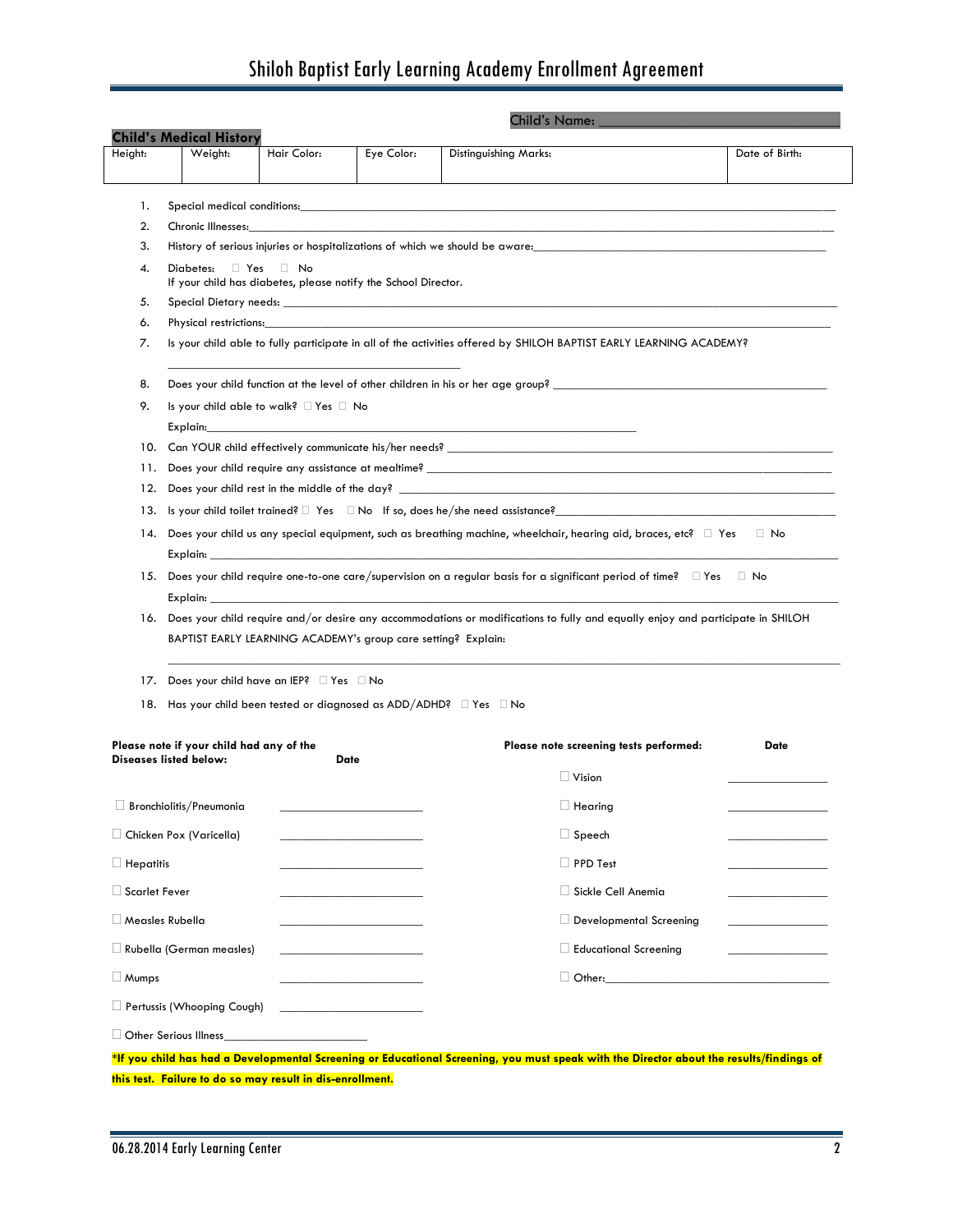|                                                                                                                                               | <b>Child's Name:</b>           |                                            |
|-----------------------------------------------------------------------------------------------------------------------------------------------|--------------------------------|--------------------------------------------|
| Please note your child's illness history (please check all that apply):                                                                       |                                |                                            |
| $\Box$ Frequent Colds/Upper Respiratory Infections                                                                                            | $\Box$ Frequent Sore Throats   | <b>Frequent Ear Infections</b>             |
| $\Box$ Frequent Skin Rashes                                                                                                                   | $\Box$ Frequent Nosebleeds     | <b>Heart Disease</b>                       |
| $\Box$ Lung Disease/Shortness of Breath                                                                                                       | $\Box$ Seizures/Convulsions    | <b>Fainting Spells</b>                     |
| $\Box$ Asthma/Breathing Problems                                                                                                              | Abdominal (stomach) Pains      | Urinary Tract Infections                   |
| $\Box$ Persistent Diarrhea                                                                                                                    | $\Box$ Persistent Constipation | Vision/Hearing Problems                    |
| $\Box$ Other:                                                                                                                                 |                                |                                            |
|                                                                                                                                               |                                |                                            |
| <b>Allergies Please List</b>                                                                                                                  |                                |                                            |
| <u> 1989 - Johann Stoff, deutscher Stoff, der Stoff, der Stoff, der Stoff, der Stoff, der Stoff, der Stoff, der S</u>                         |                                | Reaction <b>Exercise Exercise Services</b> |
|                                                                                                                                               | Reaction                       |                                            |
| $\Box$ Other $\Box$<br><u> 1989 - Johann John Stein, market fan it ferskearre fan it ferskearre fan it ferskearre fan it ferskearre fan i</u> | Reaction                       |                                            |

# Child's Medical Care Provider/Facility

If yes, please provide specific instructions:

Are any of the allergies severe or life-threatening?  $\square$  Yes  $\square$  No

| Primary Care Physician (PCP) Name:                           | Practice/Clinic Name: |  |  |  |  |
|--------------------------------------------------------------|-----------------------|--|--|--|--|
| PCP Address:                                                 | Phone:                |  |  |  |  |
| Preferred hospital/clinic for acute care and emergency care: |                       |  |  |  |  |
| <b>Dentist Name:</b>                                         | Practice/Clinic Name: |  |  |  |  |
| Address:                                                     | Phone:                |  |  |  |  |

 $\Box$ 

# Immunization History

\*Please attach an up-to-date Immunization Record to the back of this packet.

# **Medical Policy**

- 1. Prior to enrollment, I must provide the school with updated medical and immunization information for my child. This information must be updated yearly and kept current. I understand that children without appropriate current medical records may not attend the school.
- 2. I agree to promptly provide information to the school regarding any conditions, illnesses, allergies, or other special needs that may require specific care or attention and agree to provide additional documentation as needed.
- 3. If the school staff notifies me that my child is ill, I must pick up my child as soon as possible and no later than one (1) hour after being contacted.
- 4. If my child contracts a reportable contagious disease, I must notify school immediately and my child may return only with a physician/health care professional's note indicating that my child is no longer contagious.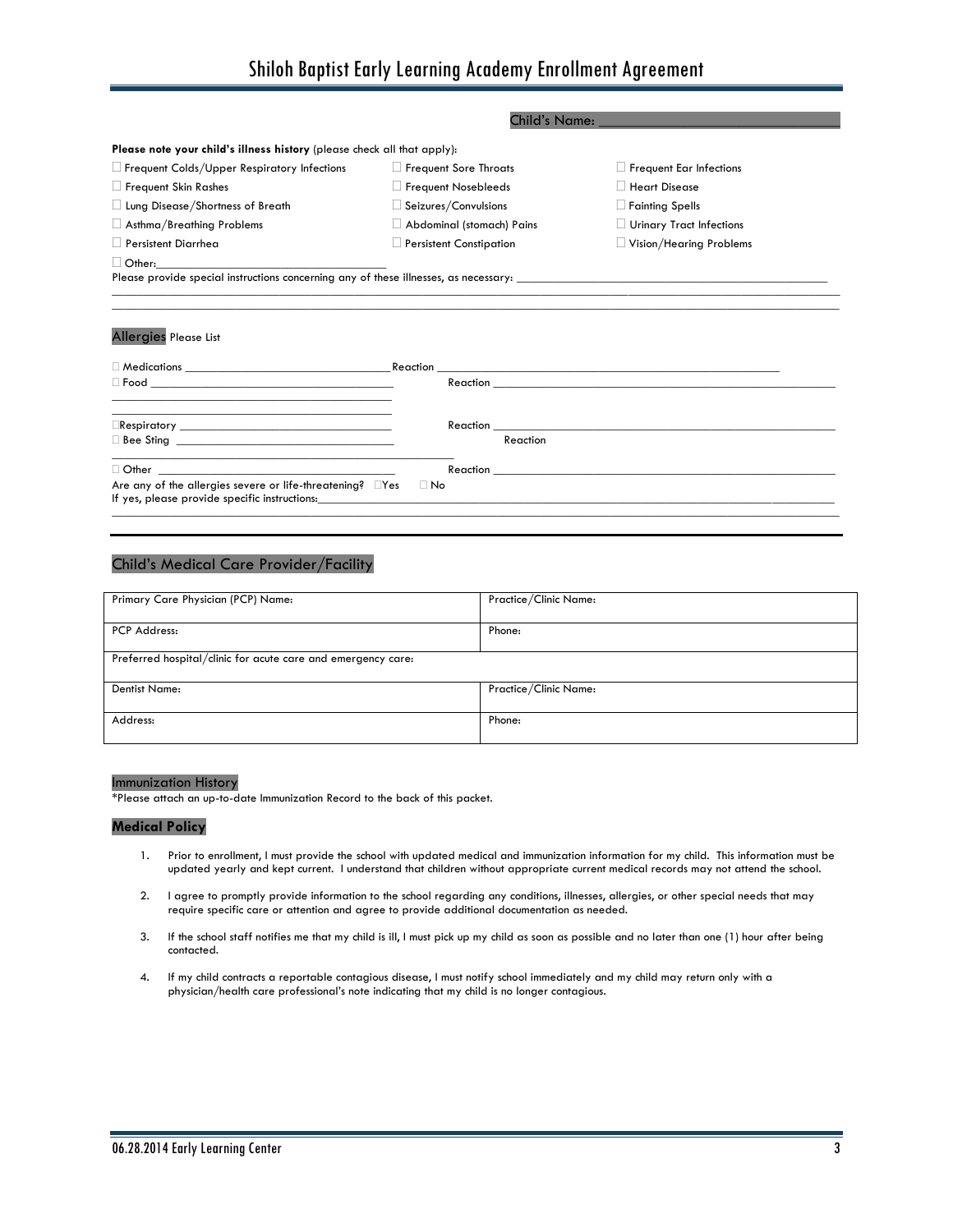# Child's Name:

- 5. In case of medical or other emergency while my child is under the school's supervision, I understand that SHILOH BAPTIST EARLY LEARNING ACADEMY staff will attempt to contact me immediately; however, in the event that I cannot be reached, or when a delay would further jeopardize my child's health, I hereby authorize SHILOH BAPTIST EARLY LEARNING ACADEMY to act on my behalf and to take the emergency measures including those listed below if deemed necessary by SHILOH BAPTIST EARLY LEARNING ACADEMY staff or by medical authorities for the care and protection of my child. I hereby authorize Shiloh Baptist Early Learning Academy, to care for my child during the time he or she is in the facility in accordance with the provisions of LA civil code ART2997 (7), I hereby authorize the director of Shiloh Baptist Early Learning Academy, to:
	- Consult the physician or dentist named on the previous page if I cannot be reached
	- Administer first aid and/or cardiopulmonary resuscitation.
	- Administer medication for excessive fever or severe allergic reaction/outbreak
	- Transport my child via ambulance or other emergency medical service to a local hospital or other urgent care facility, if deemed necessary by paramedics, police, or other emergency personnel.
	- Obtain any emergency medical or dental treatment deemed necessary by medical authorities.
	- Transport my child to al local emergency shelter in the event of an emergency evacuation of SHILOH BAPTIST EARLY LEARNING ACADEMY's facility.

Parent/Guardian Signature:\_\_\_\_\_\_\_\_\_\_\_\_\_\_\_\_\_\_\_\_\_\_\_\_\_\_\_\_\_\_\_\_\_\_\_\_\_\_\_\_\_\_\_\_\_\_\_\_\_\_\_\_\_\_\_\_\_\_\_\_\_\_ Date: \_\_\_\_\_\_\_\_\_\_\_\_\_\_\_\_\_\_\_\_\_\_\_\_

## **Tuition/Financial Agreement**

I understand that my weekly/monthly tuition fees are as follows:

| Child | Tuition | Discount Type | <b>Discount</b><br>. | Tuitior<br>Net |
|-------|---------|---------------|----------------------|----------------|
|       |         |               |                      |                |
|       |         |               |                      |                |

\*Discounts are given to contributing church parishioners as well as families of 3 or more.

- 1. A nonrefundable annual registration fee of \$75.00 is due at the time of enrollment and payable each year by Aug. 1. If my child has withdrawn from the program and subsequently re-enrolls, a new registration fee is due at that time.
- 2. A late pick-up fee of \$5.00 for the first minute and an additional \$1.00 per minute per child will be assessed when a child is left beyond the school's operating hours. The late pick-up fee does not constitute an agreement to provide afterhours service, nor will the late fee be applied toward tuition. Chronic lateness at closing time may be grounds for termination of service.
- 3. Tuition fees are not subject to pro-ration for illness, holidays, or emergency closure of the school. If the hours my child attends change in any way, I will notify the school immediately so appropriate staffing may be arranged.
- 4. I agree to pay the full tuition fee even if my child is absent for one or more days.
- 5. All tuition is due in advance of services rendered. Tuition payments received after the close of business the Friday prior to service shall be assessed a late fee. If tuition is not paid in advance as listed above, a late fee of \$30.00 will be assessed per day until tuition is paid in full. If I choose to pay tuition monthly, I understand that tuition is due on the last day of the month and is considered late as of the close of business on that day. A \$30.00 late fee will be assessed per day until tuition is paid in full. If the last day of the month falls on a weekend or holiday, tuition will be due on the first school day of that month.
- 6. Accounts two weeks in arrears may result in immediate termination of service; however, upon payment, enrollment may be reinstated with applicable paid tuition and registration fee. Accounts in arrears may be referred to a collection agency. In the event an account is sent to collections, I will be responsible for the balance of my account and any reasonable collection and attorney fees and costs associated with the collection of the account. In the event that an account is in arrears or shared payment of an account is in dispute any part of the arrears payment not paid will be the responsibility of the parent/guardian.
- 7. My child may have the opportunity to participate in a special program or fieldtrip. This may result in an additional fee due before the day of the event and may require completion of a permission slip.
- 8. Two weeks' written notice is required prior to the last day of attendance. If I do not give proper notice, I agree to pay any fees or full tuition that may be due for the final two weeks regardless of my child's attendance.
- 9. Payments from customers with outstanding unredeemed returned checks must be in the form of a money order, cashier's check, credit card, or cash. Accounts containing returned checks are subject to immediate termination of service; however upon payment of applicable tuition and registration fee SHILOH BAPTIST EARLY LEARNING ACADEMY may choose to reinstate your child's enrollment.
- 10. I understand that if I receive Child Care Assistance from the State of Louisiana, I am responsible for any amount of tuition that may not be paid by the state. I understand that I am responsible for clocking my child in/out on the TOTS finger imaging machine as well as Procare. If I receive any type of assistance, I agree that I will not receive any reimbursements for daycare overpayment. Credit balances will go towards daycare tuition only.

Parent/Guardian Signature:\_\_\_\_\_\_\_\_\_\_\_\_\_\_\_\_\_\_\_\_\_\_\_\_\_\_\_\_\_\_\_\_\_\_\_\_\_\_\_\_\_\_\_\_\_\_\_\_\_\_\_\_\_\_\_\_\_\_\_\_\_\_ Date: \_\_\_\_\_\_\_\_\_\_\_\_\_\_\_\_\_\_\_\_\_\_\_\_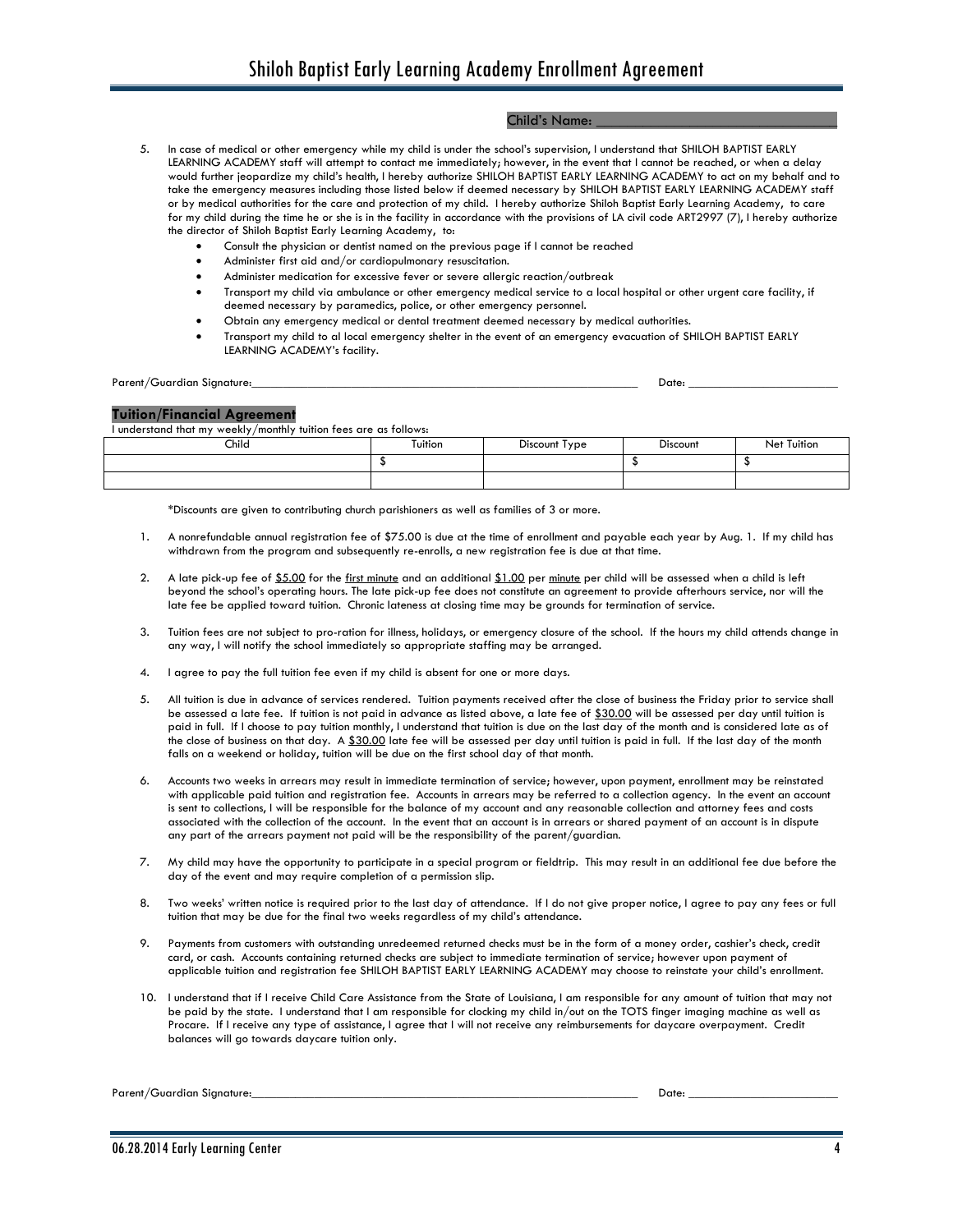# Child's Name:

# **Scheduled Attendance**

Please fill out your child's scheduled attendance in the chart below. Tuition fees and staffing will be based upon this information. I understand that if my child's schedule changes, you must notify the school director.

|           | In | Out |
|-----------|----|-----|
| Monday    |    |     |
| Tuesday   |    |     |
| Wednesday |    |     |
| Thursday  |    |     |
| Friday    |    |     |

## **Admissions Agreements**

**SHILOH BAPTIST EARLY LEARNING ACADEMY** reserves the right to alter its policies and program at any time.

I understand that if there is a change in any information provided in this Agreement, I will promptly update such information.

I must notify the school if my school-age child will not arrive by scheduled school bus on a particular day.

I consent to SHILOH BAPTIST EARLY LEARNING ACADEMY communicating with me by telephone, e-mail, or other means. Written communication may be sent home with emergency contact and release persons when necessary.

#### **Registration Fee/Application Fee**

I understand that there is an annual registration fee of \$75.00. I further understand that registration will be due by Aug. 1 for the upcoming school year. I understand there is a \$25.00 application fee for all new students, due at time of submittal of application. I understand that Shiloh Baptist Early Learning Academy, cannot guarantee my child's placement in the program for the upcoming school year unless I pre-register and pay the annual registration fee. I understand that this registration fee is from August-May each year. (This does not include Summer Camp.) Registration fee will hold your child's spot for ONE month. If you do not enroll within that time frame, your registration fee will be void. (This only pertains to new enrollment September 1- May 1).

#### **Attendance**

I understand that my child must arrive at school no later than 9:00 a.m. and that students will not be admitted into the center after 9:00 a.m. Exceptions to this rule will only be for pre-scheduled doctor's appointments, which will require a doctor's excuse. I understand that I must notify Shiloh Baptist Early Learning Academy ahead of time when my child/children will be arriving late to school due to a pre-scheduled doctor's appointment. Children will not be allowed into the center after 11:00 a.m. for any reason.

#### **Webcams**

I am aware and authorize Shiloh Baptist Early Learning Academy's use of live web cams in each classroom.

#### **Holidays/School Closings**

### I understand that Shiloh Baptist Early Learning Academy is closed for the holidays posted at the school and may change from year to year. I agree that I am not entitled to any refund, credit, make-up day or any other allowance for holidays or closures due to unforeseen circumstances.

#### **Publicity Release/ Social Media Release**

Shiloh Baptist Early Learning Academy, its licenses and assignees MAY / MAY NOT (please circle one) use photographs, reproductions, and/or sound recordings of my child. Such use may include advertising and publicity purposes. (Ex. Face book, Twitter, KK blog, MySpace, Linked In and any other social media network)

#### **Snacks & Meals**

**Proper Attire**

Excluding Infants, all snacks and meals will be provided by Shiloh Baptist Early Learning Academy. I understand that parents are not allowed to bring any outside food into the school with the exception of infants and children with special dietary needs because of allergies (signed note from physician is required). The only exception to this will be birthday and holiday parties. Any food items brought into the school for birthdays or holiday parties must be store-bought/pre-packaged with an ingredient label. Food items MAY NOT contain peanut/peanut products. **\_\_\_\_\_\_\_\_\_\_\_**

I understand that my child is to wear comfortable play clothes to school. The clothes must be easy for my child to manage. Children must wear tennis shoes and socks every day. Flip-flops/Sandals of any kind are not permitted. All children shall have two changes of clothes left at school.

#### **Parent Initial**

#### $\frac{1}{2}$ **Parent Initial**

## **\_\_\_\_\_\_\_\_\_\_\_ Parent Initial**

# **\_\_\_\_\_\_\_\_\_\_\_**

# **Parent Initial**

## **Parent Initial**

#### **\_\_\_\_\_\_\_\_\_\_\_ Parent Initial**

#### **\_\_\_\_\_\_\_\_\_\_\_ Parent Initial**